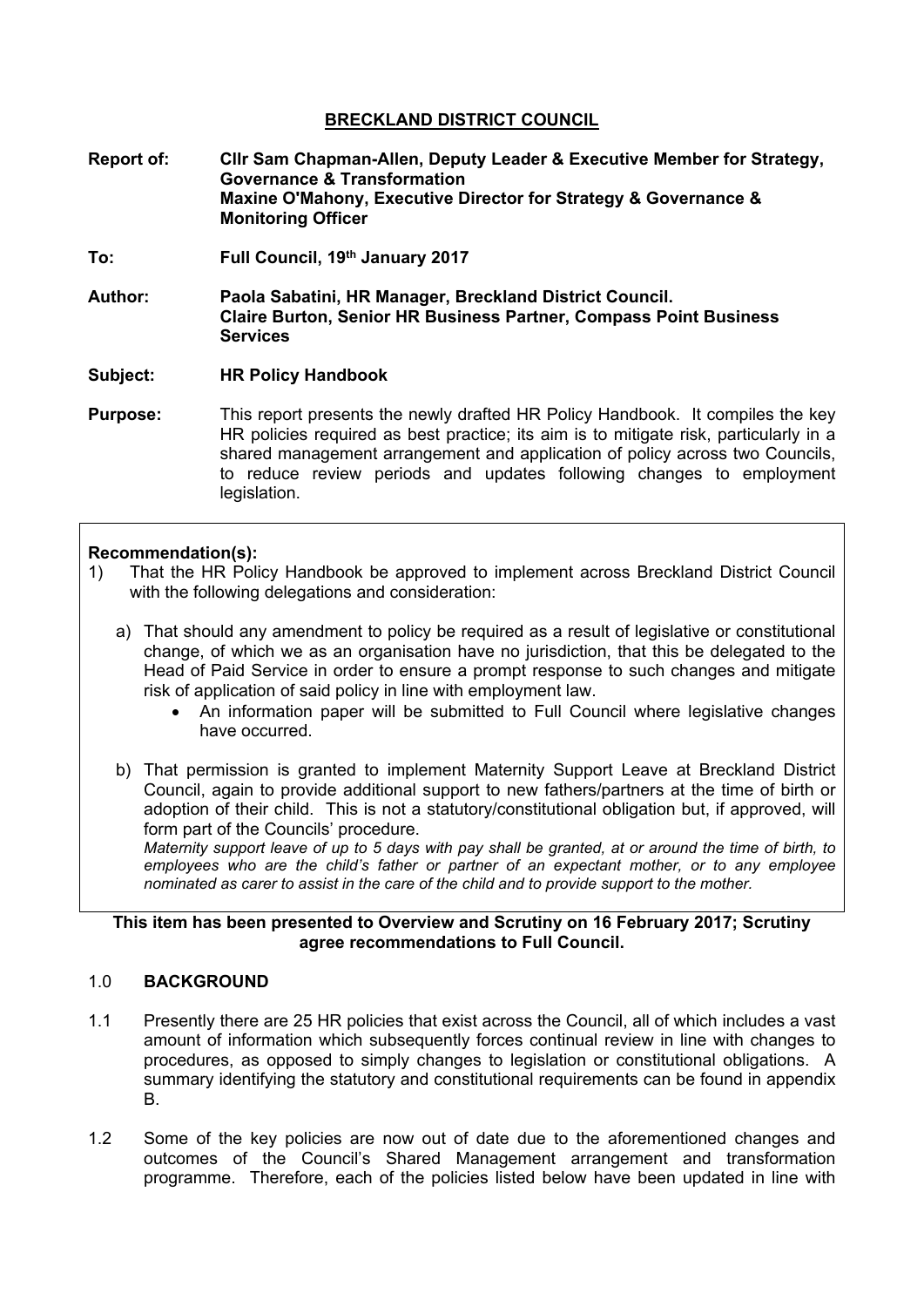statutory and constitutional requirements and have been reviewed by Andrew Brett, Solicitor at NPLaw.

1.3 Each policy outlines these legal principles only and any specific details will fall within procedures. This is to enable longevity of the policies are sustainable for a longer period of time, therefore reducing the review periods and mitigate the risk of non-compliance. Where changes to legislation or constitution arise, the policies will be amended accordingly.

## 1.4 **The Policy Handbook:**

The Policy Handbook contains the following policies:

- Recruitment and Selection
- Managing Attendance
- **•** Special Leave
- Parental Rights
- Managing and Supporting Change
- Bullying and Harassment
- Equal Opportunities
- **•** Capability
- **Grievance**
- **Disciplinary**
- Training and Development
- 1.5 The review of these policies has provided the opportunity to amalgamate other supporting policies into those listed above to ensure that all information pertinent to the subject matter is held in one place for ease of access to managers and staff. Amalgamated policies include:
	- Criminal Record Checks
	- **•** Probation
	- Induction
	- Maternity, Paternity, Adoption, Parental and Shared Parental Leave
	- Redeployment, Redundancy, Relocation, TUPE and Pay Protection
- 1.6 In an attempt however, to make some simple alignments across both Councils and reduce risk within the management of the Shared Management arrangement, we request approval on recommendation 1b above. With a growing amount of shared officer roles coming into play, it is important that we seek some parity with these terms.
- 1.7 Each of the above policies, including those amalgamated have formal procedures which are also under review; with the aim of developing robust, consistent and sustainable procedures to meet the Council's corporate aims and ensure full compliance at all times.
- 1.8 When the proposed HR Policy Handbook is adopted, training will be required as part of its implementation. In addition, and particularly for performance management policies such as Managing Attendance, Disciplinary, Grievance and Capability, it is advised that all Senior Managers attend training in these subjects as a mandatory commitment to their role and responsibilities.
- 1.9 When the proposed HR Policy Handbook is adopted, all staff will be communicated with to raise awareness of its existence; the Staff Forum and Unison representatives have agreed to provide support in communicating this update. The Handbook will be available on the intranet of each Council, with supporting documents such as procedures and guidelines.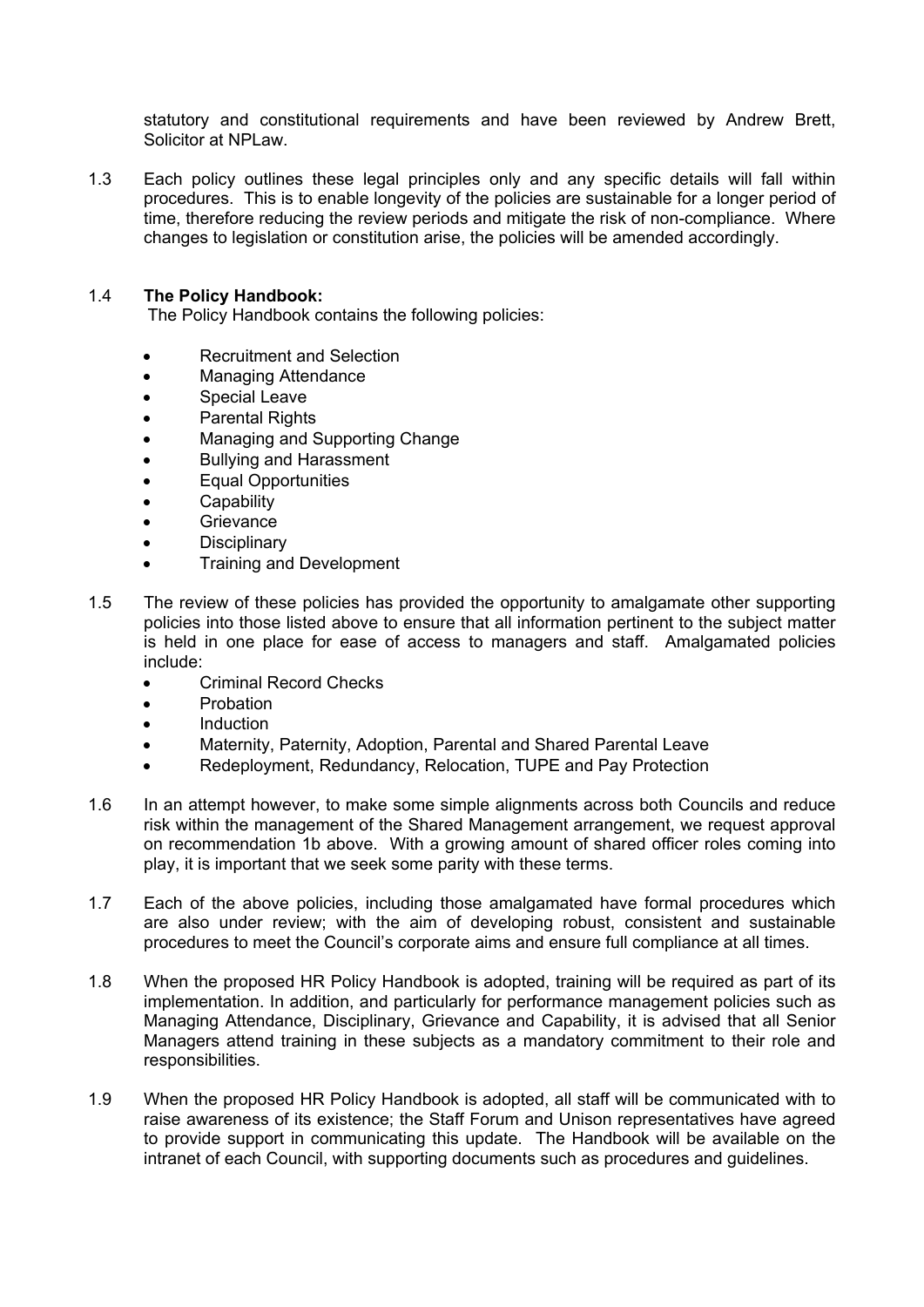# 2.0 **OPTIONS**

- 2.1 Do Nothing
- 2.2 Approve the HR Policy Handbook for Breckland District Council with the recommendations.
- 2.3 Approve the HR Policy Handbook for Breckland District Council excluding the recommendations.
- 2.4 Approve the HR Policy Handbook for Breckland District Council with one/other of the recommendations.

### 3.0 **REASONS FOR RECOMMENDATION(S)**

- 3.1 To mitigate risk, particularly in a shared management arrangement and application of policy across two Councils.
- 3.2 To increase response rate to changes in employment legislation and reduce review periods.

## 4.0 **EXPECTED BENEFITS**

- 4.1 To increase efficiency and turnaround in reviewing policies and therefore reducing response rate and implementation time in responding to any changes in legislation/constitution.
- 4.2 To mitigate risk in the application of policies.
- 4.3 To align, where possible, terms of policies across both Councils to provide further parity to staff, in particular shared staff.
- 4.4 To provide transparent, consistent and fair policies across the Council.
- 4.5 To actively support culture and change in a positive way
- 4.6 To improve the ways in which we recruit in line with implementation of iTrent (HR software).

### 5.0 **IMPLICATIONS**

### 5.2 **Constitution & Legal**

- 5.2.1 Amendments to relevant policies will be made as and where dictated by any change to constitutional or legal requirements.
- 5.2.2 The Policy Handbook is designed with the intention to reduce the risk of litigation against the Council

#### 5.4 **Corporate Priorities**

5.4.1 The proposals made with the intention of supporting the Councils' corporate priority of providing the right services, at the right time, in the right way by ensuring the recruitment of high calibre individuals are in place to help deliver the corporate vision.